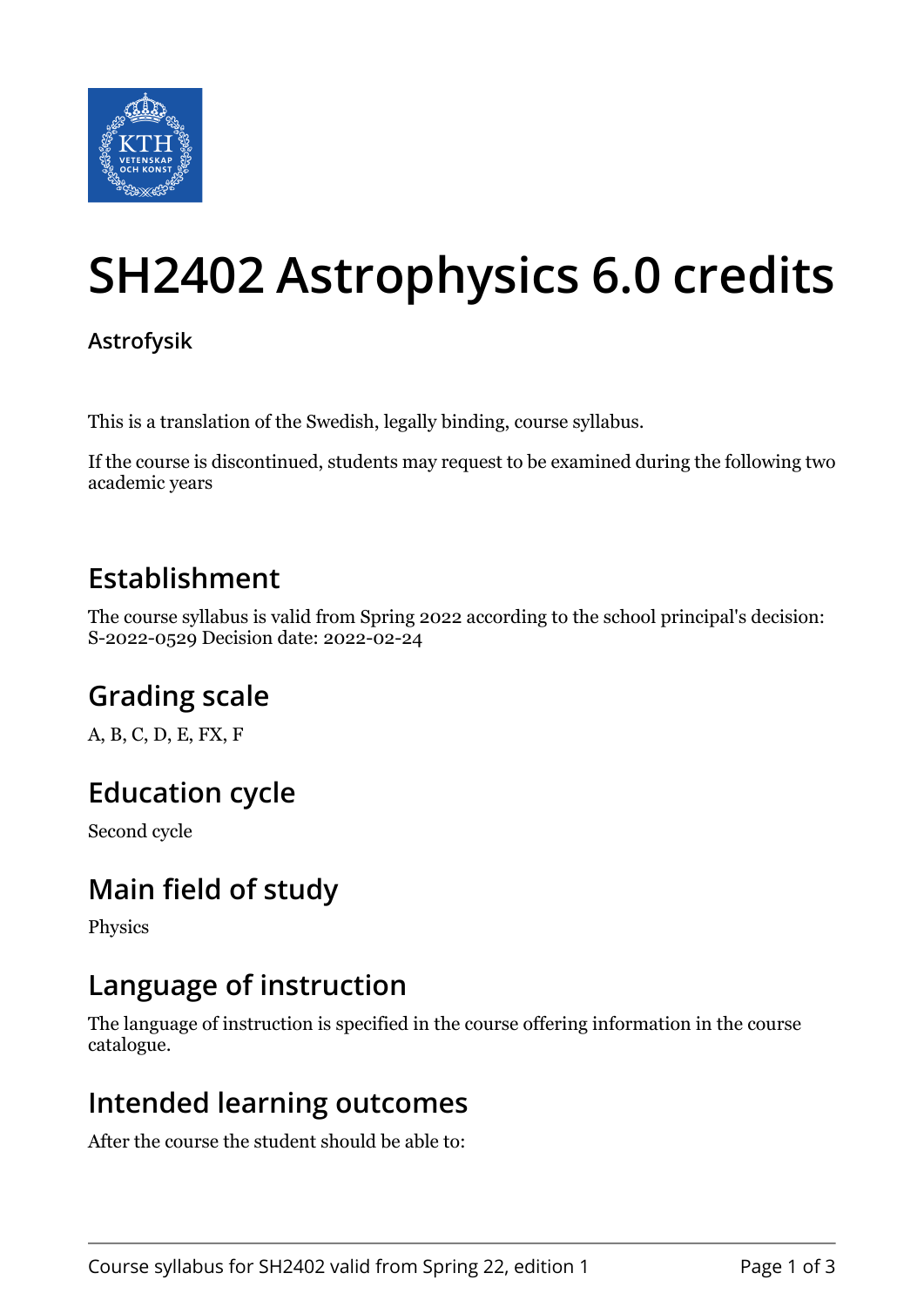- Describe how fundamental astrophysical observations and measurements are performed: localisation, signal strength, distance scales. Plan and perform simpler astronomical observations and assess the outcome and give suggestions for improvements.
- By using physical reasoning, explain how radiation is transported within plasmas and in the universe. Explain how emission and absorption line features are formed and their diagnostics
- By using physical reasoning, explain the main evolutionary states for different types of stars.
- Describe the observations of the large-scale structure of the universe and assess the theories for structure formation in the universe on both small and large scales.
- Describe the various techniques for detection of extrasolar planets and discuss the conditions for life on other planets.
- Summarise the basis of astrophysics statistical analysis and solve basic problems.

#### **Course contents**

Observational techniques, Radiative transfer, Star formation and stellar evolution and large-scale structure of the Universe, Astrostatistics.

## **Specific prerequisites**

English B / English 6

#### **Examination**

- ANN1 Notice, 1.0 credits, grading scale: P, F
- SEM1 Seminar, 1.0 credits, grading scale: P, F
- TEN1 Examination, 4.0 credits, grading scale: A, B, C, D, E, FX, F

Based on recommendation from KTH's coordinator for disabilities, the examiner will decide how to adapt an examination for students with documented disability.

The examiner may apply another examination format when re-examining individual students.

# **Other requirements for final grade**

Written exam (TEN1; 4 university credits) Observation (ANN1; 1 university credit) Seminarium (SEM1; 1 university credit)

# **Ethical approach**

• All members of a group are responsible for the group's work.